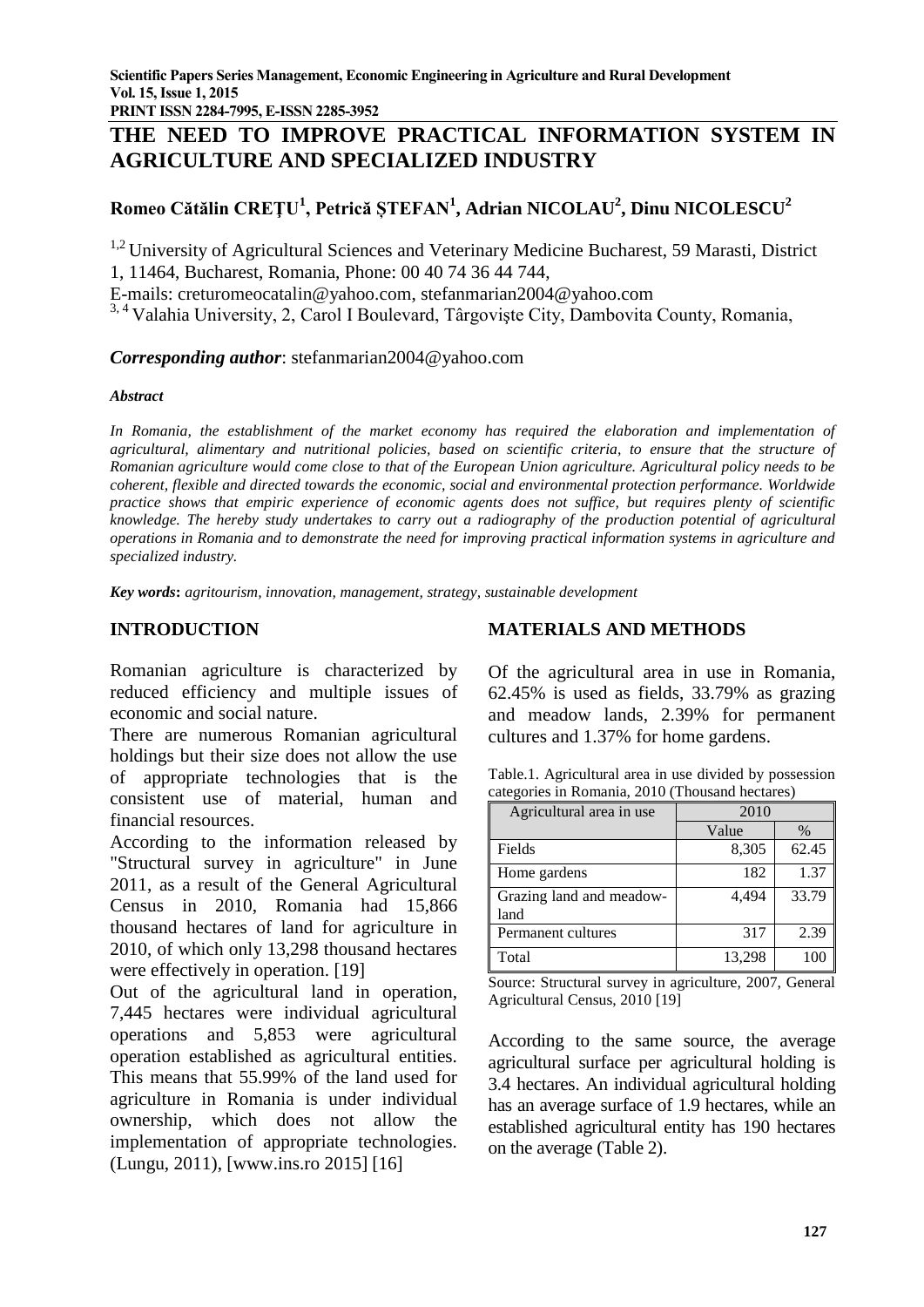#### **PRINT ISSN 2284-7995, E-ISSN 2285-3952**

|                                    |  | Table 2. Agricultural exploitations in numbers and |  |  |  |
|------------------------------------|--|----------------------------------------------------|--|--|--|
| average surface in Romania in 2010 |  |                                                    |  |  |  |

| <b>Indicators</b> | 2010      |          |           |
|-------------------|-----------|----------|-----------|
|                   | Number    | Thousand | Average   |
|                   |           | hectares | size (ha) |
| Agricultural      | 3,856,245 | 13,298   | 3.4       |
| holdings,<br>of   |           |          |           |
| which:            |           |          |           |
| Individual        | 3,820,393 | 7,445    | 1.9       |
| agricultural      |           |          |           |
| holdings          |           |          |           |
| Agriculture       | 30,669    | 5,852    | 190       |
| established       |           |          |           |
| entities          |           |          |           |

Source: Structural survey in agriculture, 2007, General Agricultural Census, 2010 [19]

In agriculture, an important structural issue is the estimation of the economic size of an agricultural holding. This depends on the optimum level of combining production factors per holding. Among the production factors, territorial dimension and exploitation intensity are determination factors or factors with major impact with regard to the economic dimension.

The most commonly used indicator in the structural analysis of agriculture exploitations in European Union is the standard gross margin (MBS). This is used in order to estimate the technical and economic potential of cultures and animal species by country and characteristic areas, in order to evaluate the economic dimension of agricultural exploitations.

Table 3. Economic dimension categories

| Category | <b>UDE</b>        |
|----------|-------------------|
|          | Less than 2       |
| П        | From 2 to 4       |
| Ш        | From 4 to 6       |
| IV       | From 6 to 8       |
| V        | From 8 to 12      |
| VI       | From $12$ to $16$ |
| VII      | From $16$ to $40$ |
| VIII     | From 40 to 100    |
| IX       | From 100 to 250   |
| X        | >250              |

Source: Decision 94/376/CE [17]

The determining unit of the economic dimension (UDE) established by Decision 94/376/CE is of 1,200 Euro. The economic dimension categories in UDE are presented in Table 3.

## **RESULTS AND DISCUSSIONS**

From a technical and economic perspective, the Romanian agriculture has three different categories of development as shown in Fig.1.



Fig.1. The main development patterns of agriculture

(i)*The traditional type*: individual exploitations where the owner earns his living from other economic fields and round it up with the agricultural income.

(ii)*The household type*: family associations with average technical level, having their area organized in specialized farms;

(iii)*The industrial type*: limited liability agriculture companies, specialized (vegetables, cattle, mixed holdings).

Although they might seem efficient and productive in time, many of these agriculture exploitations do not last long.

Agriculture work has turned into a low qualified job. It has specialized in growing mainly three cultures that is wheat, corn and sunflower or raising exclusively an animal species. (www.madr.ro 2015) [17]

Depending on the UDE number, agricultural exploitations can be divided into three different types:

(a)Small size (up to 8 UDE) - economic size categories I, II, III, IV;

(b)Middle size (8 to 40 UDE) – economic size categories V, VI, VII;

(c)Large size (over 40 UDE) – economic size categories VIII, IX, X.

*In the small exploitations* in Romania, the entire agricultural surface is represented by fields. The characteristic organization pattern consists of individual households.

The cultivated area is owned as property by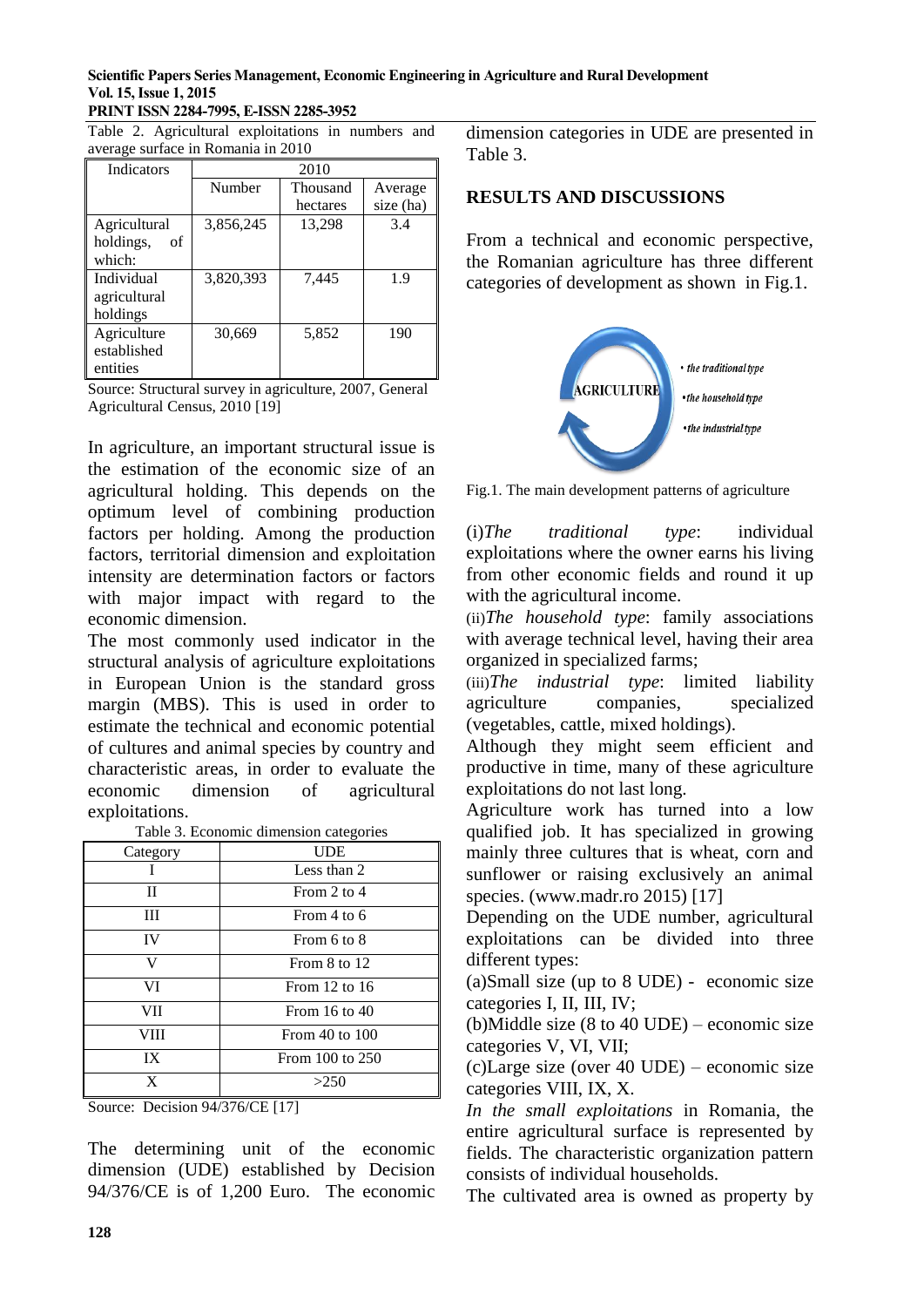**PRINT ISSN 2284-7995, E-ISSN 2285-3952** 

the head of the household and it is generally used for growing cereals, oleaginous plants and nutriments.

Many of these exploitations have a mixed profile: both vegetal and animal.

As far as equipment are concerned, these exploitations have the minimum required so they use mechanical works. From an equipment standpoint, these households have tractors, ploughs, harrows, seeding machines, trailers, hoes.

Labour consists of the family members or people hired on a temporary basis in order to carry out works at the right moment.

This type of agriculture exploitations have an low average efficiency per hectare that changes from one year to another due to weather conditions, lack of an irrigation system and other technological links. Production is mainly designed for internal consumption and capitalization through direct sales on the market.

The cost of production factors, as well as the average level of production result into a considerably increased amount of the total costs.

These households benefit of the state subsidy per hectare which allows making some profit per hectare. In many cases, they do not benefit of subsidies due to failing to provide in due time the required documents. (Popescu, 2010) [10]

Many of these family type exploitations are organized to generate profit, some of them achieving impressive results in this direction.

These farms specialize on cultures with low costs and a marketing bay pretty similar to that of big agricultural exploitations.

In order to stay profitable, these farms need to protect the agricultural area from the industrializing effect and focus on high quality works. (Zahiu, 2001). [13]

*As far as middle size agriculture holdings* are concerned, the entire land consists of fields. The characteristic organization pattern consists of the family agriculture association and of limited liability entities.

As far as family agriculture associations are concerned, part of the land is owned as property by the members of the association and another part of the land is rental.

As far as limited liability entities are concerned, the entire area of land is rented. The production structure is heterogeneous for this type of operations in terms of growing cereals, oleaginous plants and nutriments. From an equipment standpoint, they are very well equipped but during optimal harvesting periods they equally use third parties service providers.

For family agriculture associations, labour consists mainly of the family members, while for limited liability entities labour is made up of the companies' administrators and field specialist members.

For both organization patterns, during high peak agricultural season they also use temporary labour. This exploitation type uses equally the subsidy per hectare which leads to increasing the profit per hectare [Luca 2012]. [6]

*The large agriculture exploitations* are mainly organized as limited liability entities. The main production profile consists of growing cereals and oleaginous plants, but it can equally be vegetal or mixed.

They are very well equipped with machinery and equipment and ensure on their own the technological works.

Labour consists of the companies' administrators, field specialists and temporarily hired workers during high peak periods of the agricultural works.

These entities benefit of the subsidy per hectare which leads to increasing the profit per hectare. (Luca et al.,2012)[6]

Along with the economic development, the size of the agricultural exploitation tends to increase, theoretical reasons being described in Table 4.

Since the 1970s, the agriculture of European countries<sup>1</sup> has registered a downward trend. (Luca et al., 2012)[6]

In 1975 there were 5.8 million exploitations over the 5 member states, while in 2007 their number has considerably diminished, down to 2.6 million, with pronounced decreasing rates over the last few years. (Ionescu et al., 2007). [5]

1

<sup>1</sup> Luca, L.- coordinator, Ciongă, C., Giurcă, D., (2012), *Reinforcement of the agricultural exploitation,* Economic Publishing House, Bucharest, pages. 66-67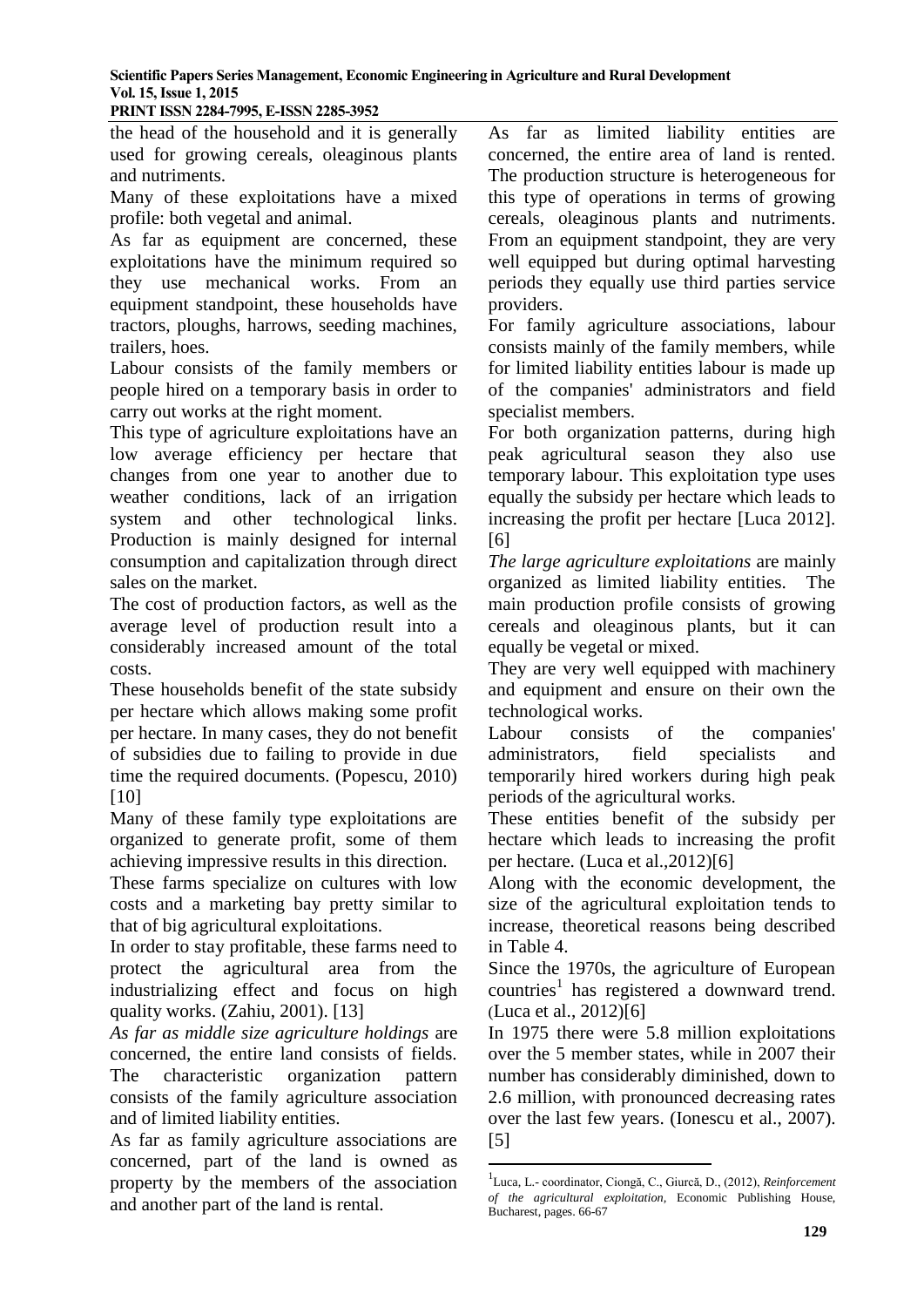Table 4. Reasons for the increase in size of the agricultural exploitations

|                   | Who and what       | Results         |
|-------------------|--------------------|-----------------|
|                   | generates the      |                 |
|                   | reason             |                 |
| A set of material | Types of soil,     | Balance size of |
| and economic      | agricultural and   | the operation;  |
| elements          | weather            | choosing        |
|                   | conditions,        | cultures; the   |
|                   | relative prices of | use of          |
|                   | the production     | production      |
|                   | factors,           | factors         |
|                   | intermediary       |                 |
|                   | inputs, prices at  |                 |
|                   | the farm's gate,   |                 |
|                   | technology used    |                 |
| Land / labour     | The number of      | Balance size of |
| ratio             | grownups that      | the             |
|                   | can do work        | exploitation    |
| The               | Input acquisition, | Size of the     |
| characteristics   | specialized labour | agricultural    |
| of the            |                    | households      |
| agricultural      |                    |                 |
| input             |                    |                 |
| Management        | Development        | Impact on the   |
| abilities         | requires           | size of the     |
|                   | developing new     | agriculture     |
|                   | competencies       | exploitation    |
| Scale economy     | Contract           | Potential       |
| lined to          | associated costs   | impact on the   |
| processing and    | depend on the      | efficient size  |
| selling           | scale of           | of the farm     |
|                   | developing the     |                 |
|                   | activity           |                 |
| Accumulation      | Changing           | Variations of   |
| and               | household size,    | the balance     |
| implementation    | agricultural and   | size of the     |
| of technological  | ecologic           | agricultural    |
| progress          | conditions,        | exploitation    |
|                   | transport costs    |                 |

Source: Luca, L.- coordinator, Ciongă, C., Giurcă, D., (2012), Reinforcement of the agricultural exploitation, Economic Publishing House, Bucharest, pages. 66-67 – adapted [6]

## **Industrialization of the agricultural products**

Francois Perroux was saying that "industrialization is a cumulative process that structures social assembly by intensive use of the machinery systems and allows the accumulation of goods that human community benefits of at decreasing costs". (Francois Perroux, 1975, Politique du développement et lacunes du calcul économique », *Mondes en développement*, (10), 191-202.). [9]

This needs to be considered from a double perspective:

**-**From a wide perspective, it admits the idea of increasing productivity, decreasing physical effort and the drive effect generated by aggregates;

**-**From a narrow perspective, industrialization = substitution of imports, that is ensuring the agriculture products needed for consumption, of vegetal or animal nature, from own resources;

The industrialization of agriculture products has an impact on society changes, mainly on the labour market, due to the increased level of specialization, increasing the processing level of agricultural products, but it can also ensure industrial durability by means of enforcing environmental friendly measures. (Gagiu, 2010) [4]

The positive aspects of the products industrialization are summarized in Fig.2.



Source: personal opinion Fig.2. Positive aspects of products' industrialization

In order to capitalize these opportunities it is necessary to combine macro-economic, micro-economic and institutional factors.

Out of the macro-economic factors having an impact on the product's industrialization, we can list the following:

-Existing or created competitive advantage (abundance of labour, low level of salaries, duration of the working day etc):

-State's intervention policies that need to be: promoting, prospecting, scheduling, protecting, forecasting, reducing uncertainty;

-Companies' strategies on medium and long term.

Micro-economic factors aim at the innovation process both of the system as well as of the products, so that they become competitive on any market, as it is well known that industrial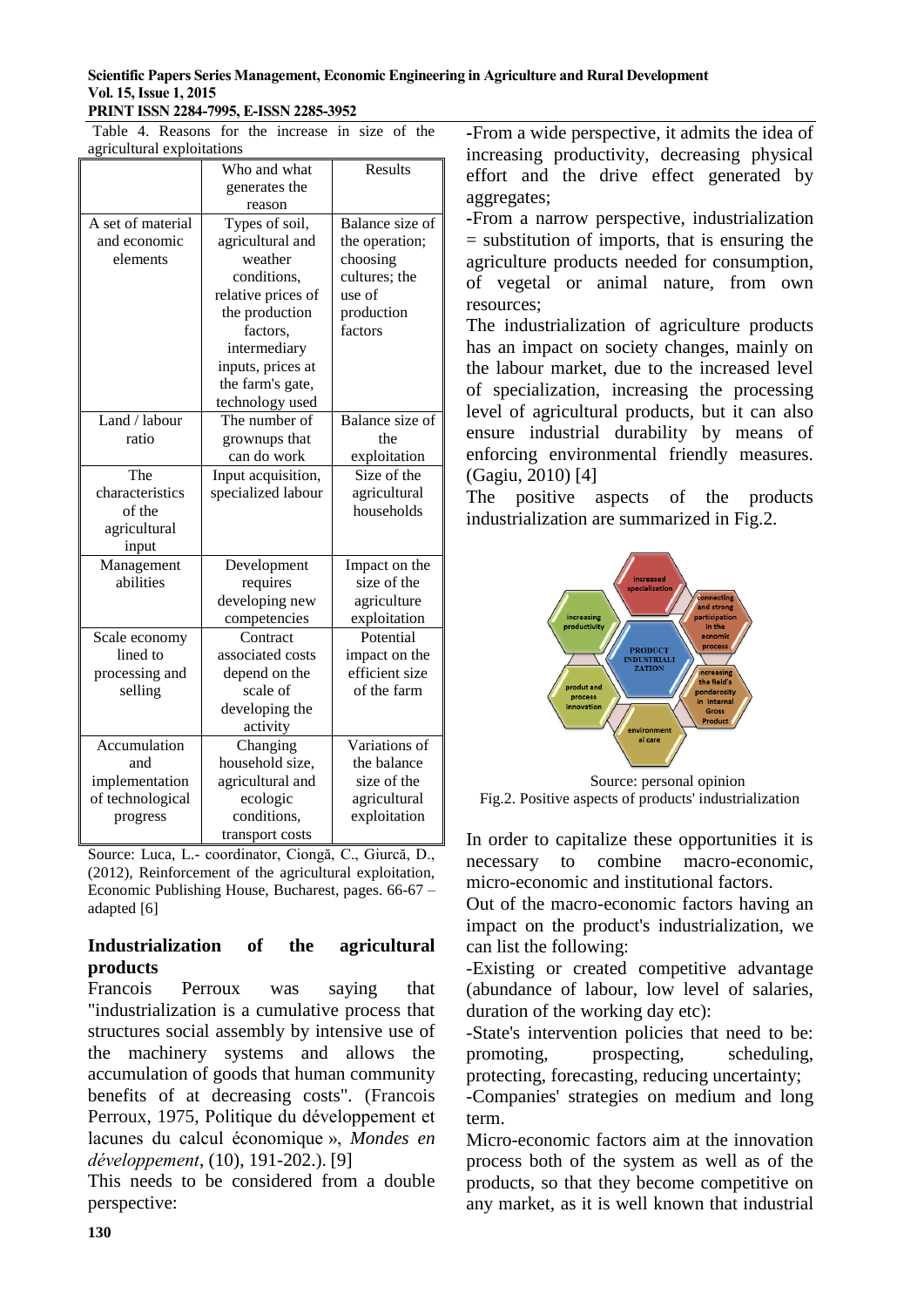**PRINT ISSN 2284-7995, E-ISSN 2285-3952** 

thinking differs from marketing thinking. (Stoica, 2012) [11]

Institutional factors have a decisive impact on the development of the product industrialization, with the mission of creating appropriate institutions that are capable of stimulating this complex and complete process [Bodea 2010] [2]

## **CONCLUSIONS**

..The implementation of optic fibre in the desert does not make it any greener, but the absence of modern communications cuts off the economic development in any oasis" Parker said.

A green and efficient agriculture is a difficult to accomplish challenge given the circumstances of the rapid growth of innovation in the production technique.

All it requires is as the enterprise should be familiarized both with the constantly changing frame conditions and possessing a great deal of knowledge<sup>2</sup>.[2]

On one hand, this knowledge must consider the specific conditions of the agricultural exploitation and on the other hand to equally include eternal information, in order to carry out the schedule, but especially for the decision making process.

In time, it has been observed that agricultural work becomes more efficient if it is done on big areas of land through producers' associations.

Such is the case of the Netherlands, the most efficient country in the whole world in using their agriculture potential, which despite the fact that it has a six times smaller surface of land compared to Romania, is the second exporter of agriculture products in the world, after USA.

Although the field area of the Netherlands is ten times smaller compared to Romania, this country keeps its leading position due to the agriculture activities performed by holding companies, based on cooperation contracts concluded between producers, collectors of primary agriculture products, transporters,

In Romania, the association between producers in the vegetal field (growing cereals) with producers in the cattle field (animal breeding) and product industrialization has proved its efficiency (e.g. the Agro-industrial plant in Curtici), but the number of such entities is very low.

The use of computerized systems in agriculture exploitations of a holding type has a series of advantages and disadvantages that are summarized in Table 5.

Table 5. Advantages and disadvantages of using IT technology in agriculture exploitations

| Advantages               | Disadvantages               |
|--------------------------|-----------------------------|
| Quality/accuracy of the  | The cost of hardware and    |
| information              | software equipments         |
| Making calculations in   | Incompatibility of the      |
| a fast way               | equipments with the profile |
|                          | of the agriculture          |
|                          | exploitation                |
| Internal and external    | Need for specialized        |
| communication            | personnel                   |
| Well defined and         | Data collecting efficient   |
| organized working        | system                      |
| tools                    |                             |
| Increasing the potential | Cost for personnel training |
| of the farm              |                             |

Source: Technical and scientific report, CEEX Contract, Module I, Stage II, Manager: Pătârgăgeanu S., R., ASE, Bucharest 2007, page 8. [8]

At an agriculture exploitation level, one must manage both scheduling as well as the output of the main economic indicators, on a long period of time, as well as the quality of the data inflow and generating summarizing reports…[Tudor 2013]. [11]

Therefore a series of requirements for a modern program for keeping track of the crop's technological record can be drafted for agriculture exploitations with vegetal profile, a record regarding animal's displacement for the cattle breeding sector, a record of the finished products for the products' industrialization, etc. [Aldea 2011]. [1]

consulting (technical, economic, legislative). (Ghita, 2014)[3]

 2 Ghiţă, I., **Agriculture IT**, Master's degree notes : European agriculture economy, page 50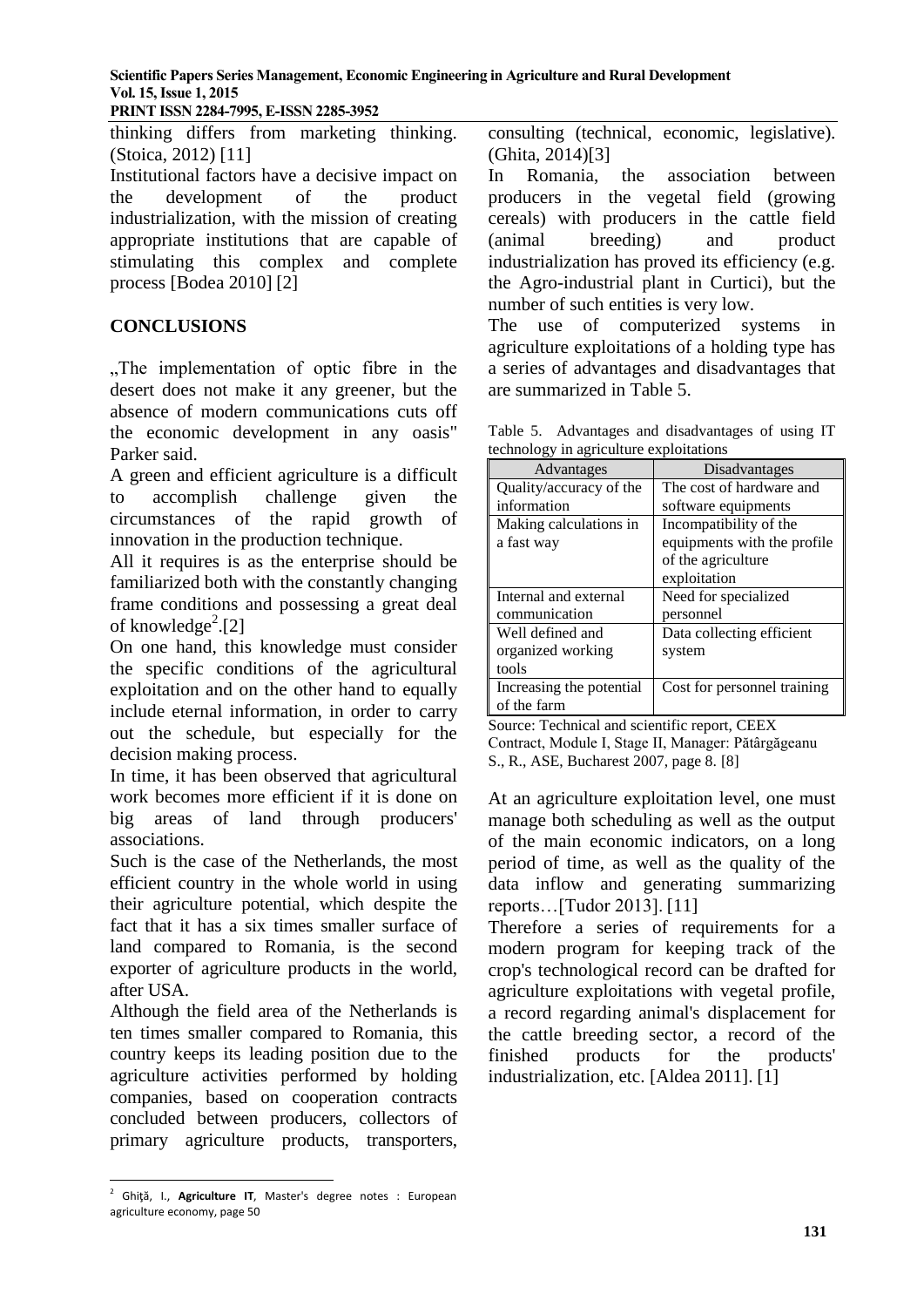**PRINT ISSN 2284-7995, E-ISSN 2285-3952** 



Fig.3.IT and accounting program of a complex agriculture exploitation - summarized version Source: personal contribution

Software requirements<sup>3</sup> for the vegetal sector: summarizing document regarding nutriments, nutriments' management and optimization as well as their nature; cooperation between various economic entities; labour record and the production capacity of the equipment; integrated monitoring system; tractor's dashboard computers; mini-weather radios to warn on weather conditions; subsidies' record; rental follow-up, etc.

Software requirements for the animal breeding field: record per each animal, planning function monitoring; feeding schedule, weight gain; nutriments stock record, etc.

[1\\_35?LI=true;](http://link.springer.com/chapter/10.1007%2F978-3-642-16324-1_35?LI=true) [http://link.springer.com/chapter/10.1007%2F978-3-](http://link.springer.com/chapter/10.1007%2F978-3-642-16324-1_35) [642-16324-1\\_35](http://link.springer.com/chapter/10.1007%2F978-3-642-16324-1_35)

**132**

**.** 

Software requirements for the agriculture product industrialization sector: raw materials management from the vegetal and animal breeding sectors; record of the product input from other economic entities; record of the value added indicators; revenue and costs; activity performance indicators, etc.

The software can be summarized as shown in Fig.3.

It is obvious that information sources and the existence of a computer in the agriculture exploitation have a major importance towards the future IT development in the rural area, in terms of the importance of opening for what's new and understanding the need for such software in the future.

#### **REFERENCES**

<sup>3</sup> *Knowledge Based Approach in Research Projects and Programs Evaluation* authors: Bodea C., *Ciobotar N***.,** Bodea, V., in Lztras, M.D*.*, Ordonez De Pablos, P.; Ziderman, A., Rouldtone, A.; Maurer, H.; Imber, J.B.;(Eds) **Organizational Business and Technological Aspects of the Knowledge Society, 3rd World Summit on the Knowledge Society**, WSKS 2010, Corfu, Greece, September 22-24, 2010, Proceedings Part II, Series: Communication in Computer and information Science, Vol. 112, Springer-Verlag Berlin Heidelberg 2010, pp.326-335 [http://link.springer.com/chapter/10.1007%2F978-3-642-16324-](http://link.springer.com/chapter/10.1007%2F978-3-642-16324-1_35?LI=true)

<sup>[1]</sup>Aldea (Românescu), D., 2011, Accounting, classification, recognition and assessment of biological assets in livestock – Phd. Thesis;

<sup>[2]</sup>Bodea, C., Ciobotar, N., Bodea, V., in Lztras, M.D., Ordonez De Pablos, P., Ziderman, A., Rouldtone, A., Maurer, H., Imber, J.B., 2010, Knowledge Based Approach in Research Projects and Programs Evaluation Organizational Business and Technological Aspects of the Knowledge Society, 3rd World Summit